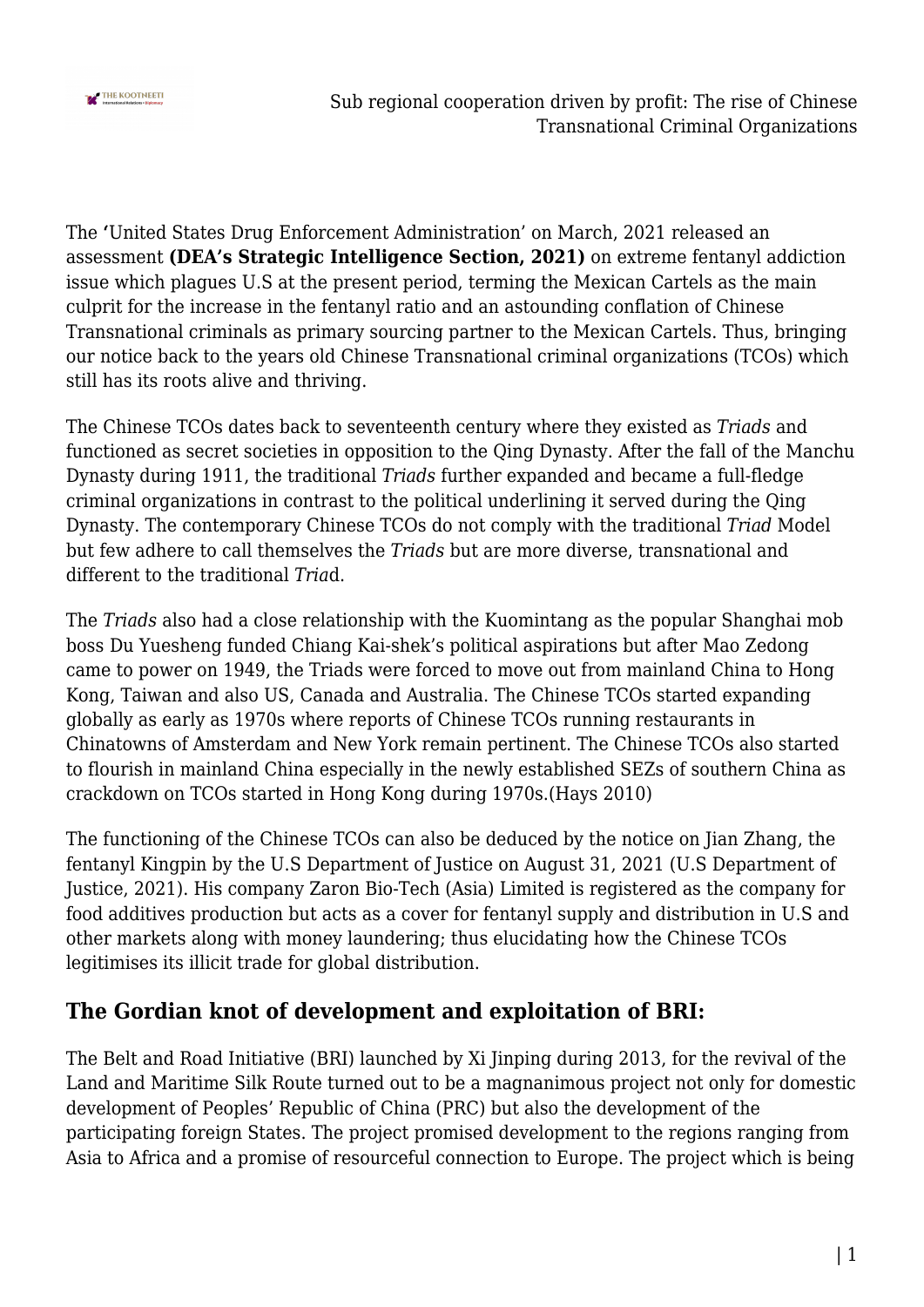

funded almost \$50-100 billion per year has its majority of stake in transport and energy (Dollar, 2020). The drive of development for Capital creation for States cannot be excised from the counter effect of the misuse of the same development for the capital creation by the criminals.



Image source: Getty Image

The Greater Mekong Sub region (GMS) is the heart of Maritime Silk Road and part of China-Indochina Peninsula Economic Corridor (CIPEC); however, the planned inland transport routes in South East Asia align with the same routes which have historically been the part of Golden Triangle, popular for narcotics, human trafficking and a series of contrabands production and supply, as the border control and security remain broken in these regions. The Chinese TCOs have long been using the Golden Triangle for its proximity with Yunnan province of PRC for promoting and financing the production and supply of the narcotics especially methamphetamine and other synthetic drugs, for not only domestic and Asian Markets but also to the global markets. The failure of the sub-regional cooperation among the GMS to facilitate security and border control of the region makes it easier for the illegal transactions to occur as the sub- regional cooperation in this region is more focused on the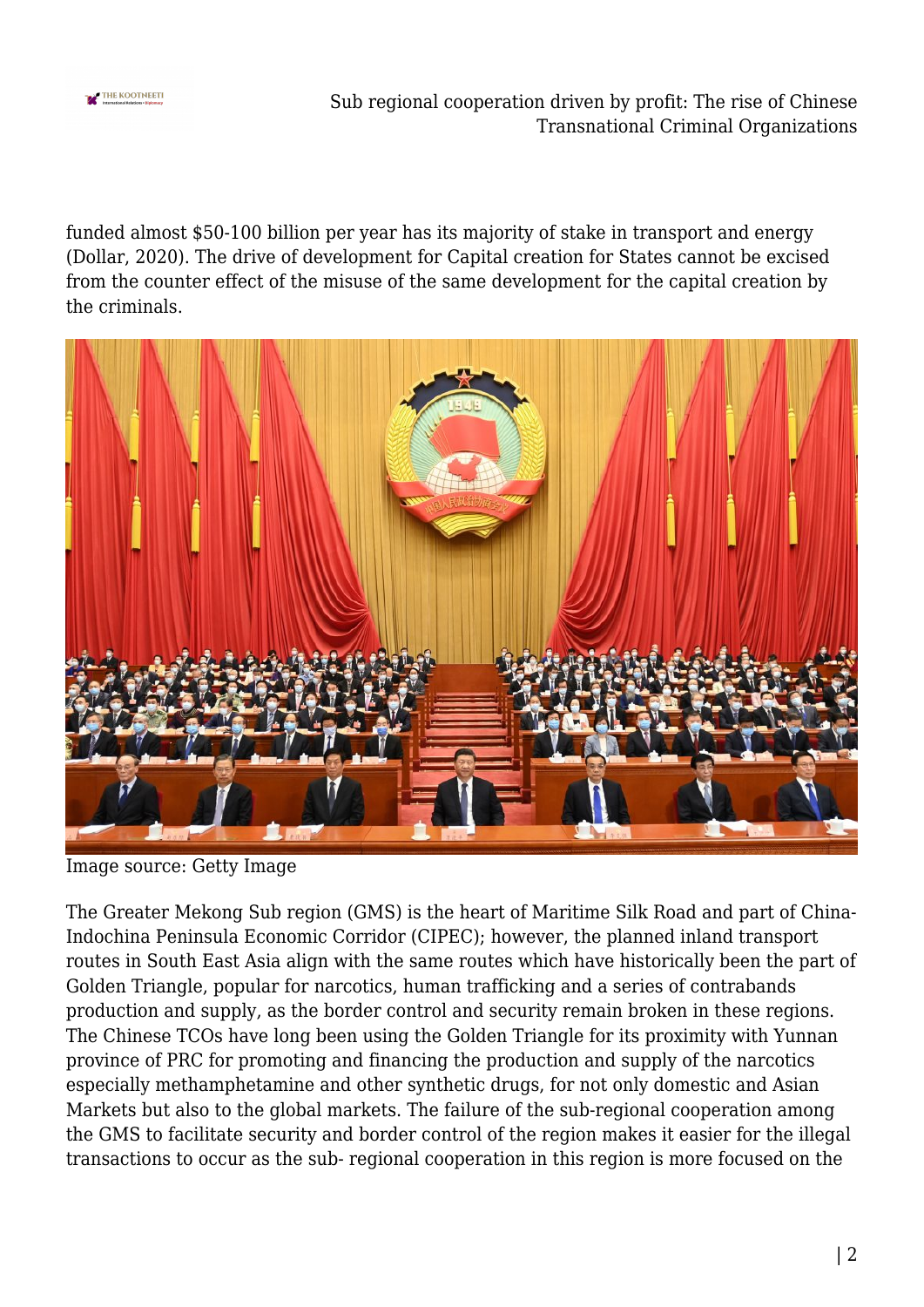

reduction of conflict and distribution of common resources (Dosch & Hensengerth, 2005). The Myanmar question also thus further enhances the security crisis in the region as Shan State in Myanmar remains the largest producer of opium financed by the Chinese TCOs.

 The menace of fentanyl overdose in U.S as assessed by the DEA can be directly linked to the development of the Golden Triangle, as the criminals use the same routes as the legitimate trades (Comolli & Rose, 2021) and the involvement of the Chinese TCOs for fulfilling the supply of the same. The TCOs involved in these regions are even estimated to have more revenue than some developing countries (Douglas, 2018) and remains ever increasing, as there were reports of increased illegal activities and movements during 2020. The ports which are developed for the maritime trade under BRI also remain as the major hub for transnational criminal activities as gambling casinos and other entertainment sources are run by the criminals.

# **Implications on India:**

#### *Transnational Crimes and Insurgency*

The North East Region (NER) of India shares its borders with the South East Asian countries thus imminently highlighting the risk of spill over effect from the illicit Transnational Crimes which occur in its neighbourhood. China has long been sheltering the high level insurgents from North East ranging groups such as United Liberation Front of Asom–Independent (ULFA-I) to National Socialist Council of Nagaland Isak-Muivah (NSCN-IM) and facilitating their movements to Indo- Myanmar border (Paliwal, 2020), which remains as the no- man's land. The insurgent movements which was in full swing during the last decade used the same routes in GMS for the militants transport, training and procure contrabands from the Chinese TCOs as the long stretch of India- Myanmar border remains vulnerable due to asymmetrical terrains.

The insurgency do not same have the same appeal as they used to do but the fact remains impertinent that the Chinese TCOs operating in the GMS, makes it easier for the insurgent groups to procure illegal substances ranging from drugs, arms and explosives; as recent as July, 2020 India has seized a huge consignment of arms originating from China (Nanjappa, 2020). The recent blast in Shillong, Meghalaya during 10 August, 2021, proves that the insurgent groups are still capable to cause minor damages and remains a threat to the Indian soil. The insurgents also sustain themselves by trading in drugs with the TCOs in the region.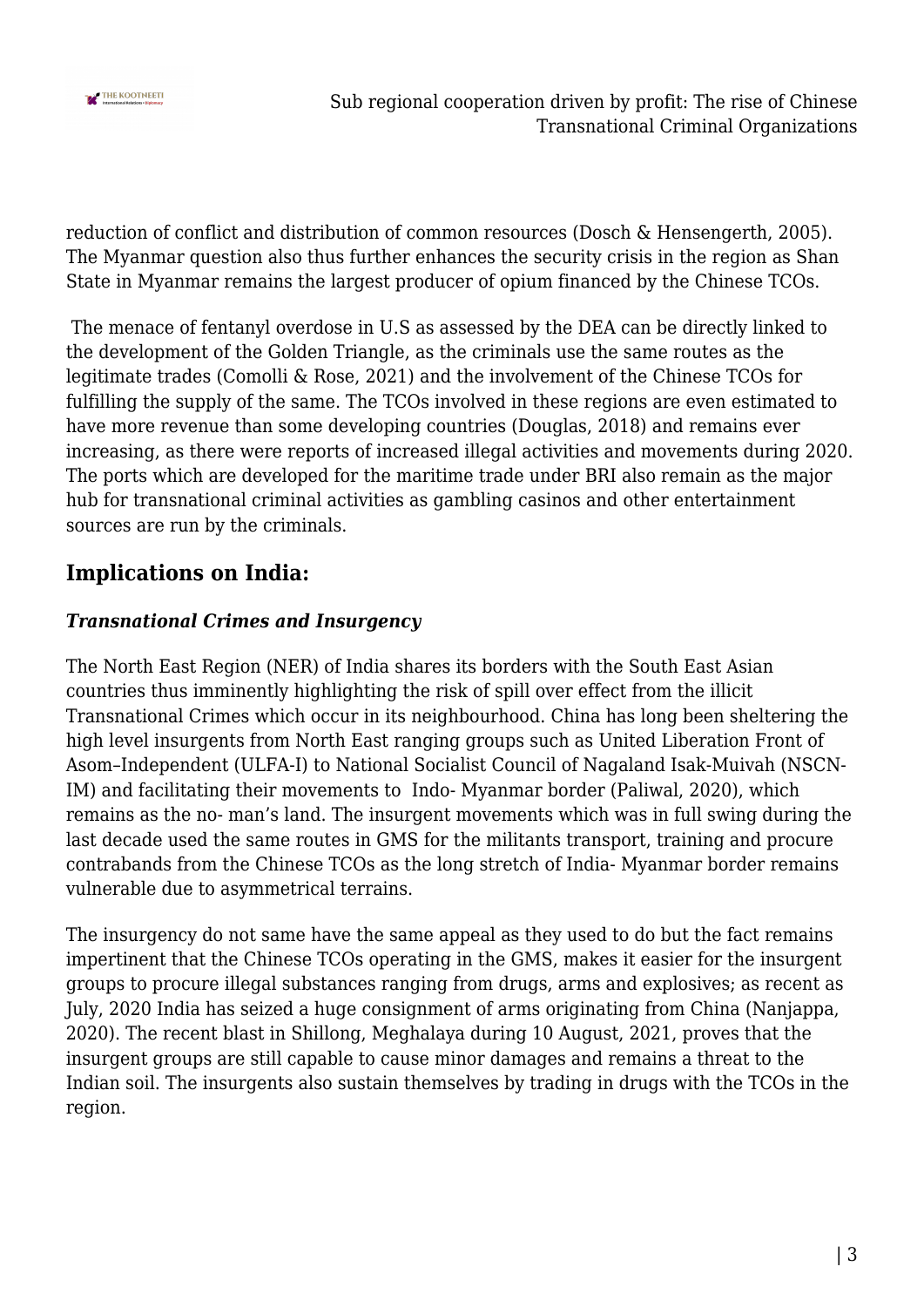

Sub regional cooperation driven by profit: The rise of Chinese Transnational Criminal Organizations



Image source: Getty

#### *Menace of Drugs*

The United Nations Office on Drugs and Crimes (UNODC) marked the GMS drug route consisted of eastern India along with the Bay of Bengal route as the main region of drugs production and supply for the international markets. The development of the Eastern sector of India along with the developments in the BRI routes of South East Asia thus makes drugs to be easily transported from the Golden Triangle region to NER and finally to the whole of India. The addiction problem remains high in the NER as the long years of insurgency have left the region with fewer development opportunities and the youths turning to the illegal activities to sustain themselves.

#### *Human Trafficking and illegal migration*

The Myanmar Coup has shown how easy it is for the illegal migration to take place, with reports of refugees sweeping in from Myanmar to flee from the coup. The development of the infrastructures have not only led to increase in illegal migration but also has increased the amount of human trafficking which takes place through this area, as it has been approximated that a third of the irregular migration use the major roads with official checkpoints in it (United Nations Office on Drugs and Crime, 2019). The Chinese TCOs are notoriously famous for human trafficking pose a threat to the Indian State as the Chinese TCOs have free range of movements collaborating with the local criminal groups for human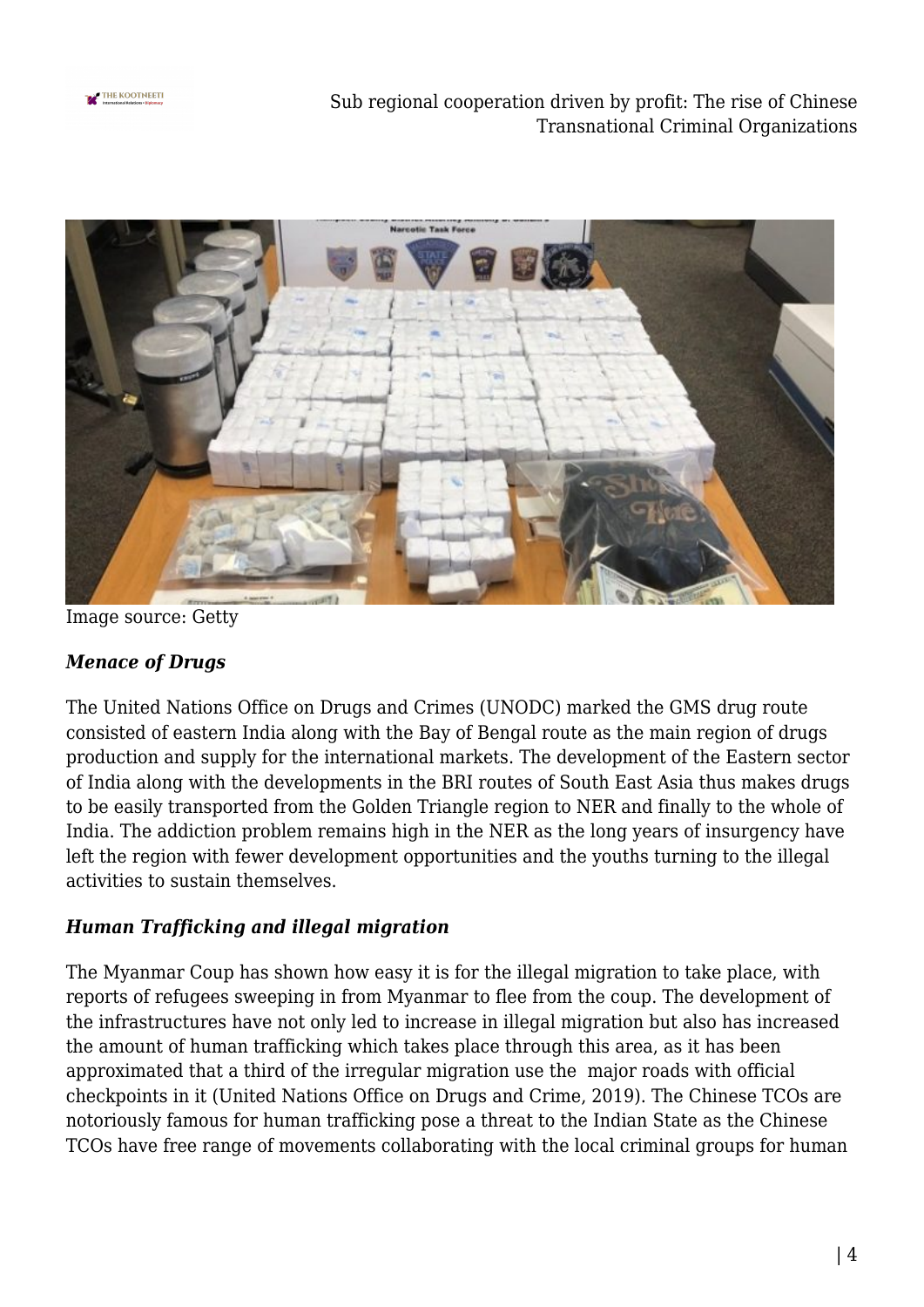

Sub regional cooperation driven by profit: The rise of Chinese Transnational Criminal Organizations

trafficking; the stories of children and women being trafficked from Imphal–Moreh in India to Myanmar destined for Singapore remain a grim tale (Sharma, 2016).



Image source: TRT World

#### *Wildlife Trafficking*

The GMS transport route remains famous for wildlife trafficking acting as a source, transit point or the destination for the products, animal products like Rhinoceros horns, tiger parts, reptiles, bear biles and orchids which remains popular in Chinese markets. Thus, the threat of illegal wildlife trade from India remains in high stakes as UNODC mentions India as the

world's largest Tiger products supplier in 2013 (United Nations Office on Drugs and Crime, 2013). The newer technological developments makes it hard to trace online payments and end to end encrypted texts, it becomes hard for India to monitor the illegal transactions that take place through India.

### **Conclusion**

The Chinese TCOs is expanding its reach by every passing year along with its markets and is incorporating every illegal activity under it. The GMS has become a hub for the illegal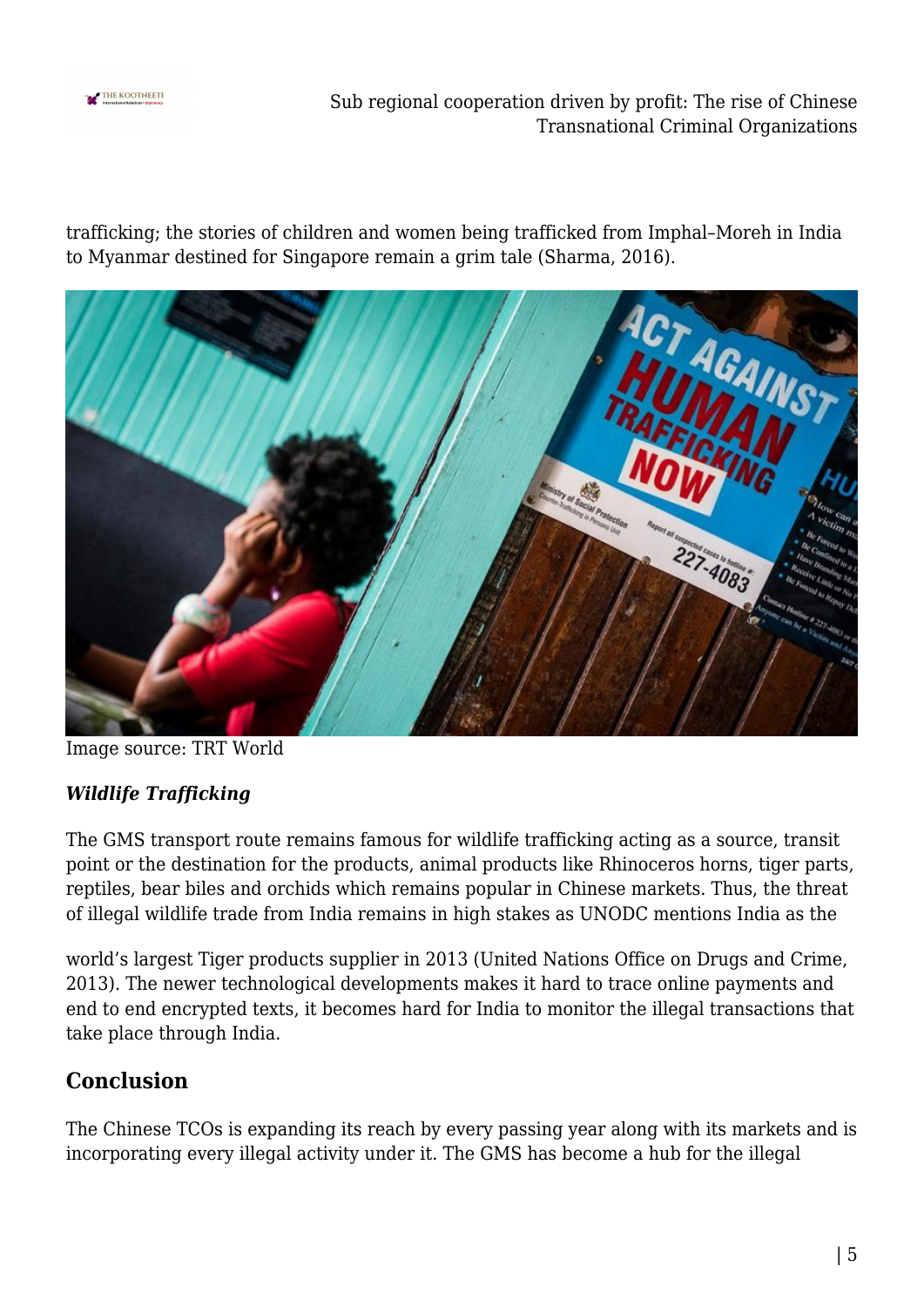

activities to flourish in regard to the weak governance and poor border controls, the transnational transport development in the name of BRI has also increased the amount of illegal activities that take place in this region; the regions of Eastern and Central Africa and Golden Crescent has also seen an increase in the illicit activities. The Development promises the region of economic development and employment opportunities to the locals but the fact remains intact that the TCOs are the main winners in this game. GMS requires a more specific regional cooperation to keep a check on the illegal activities that take place through these regions and also crackdown on the Chinese TCOs is a necessity required to keep them from exploiting the vulnerable areas to their advantage and use as their backyard. The increases in the transnational criminal activities do not only act as a threat to GMS and its neighbours but to whole global development as the criminals start exploiting the loopholes in the system.

India also remains threatened by the TCOs operating in the GMS, thus needs to take its NER policy seriously and start confidence building with the people living in the borders to avoid it from becoming an aid and transit point in the transnational crime network.

## **References**

Comolli, V., & Rose, N. (2021). *China's New Silk Road: Navigating the Organized Crime Risk.* Geneva: GI-TOC .

DEA's Strategic Intelligence Section. (2021). *2020 National Drug Threat Assessment .* Washington: Drug Enforcement Administration- U.S Department of Justice.

Dollar, D. (2020, October 01). *Seven years into China's Belt and Road*. Retrieved September 5, 2021, from Brookings:

https://www.brookings.edu/blog/order-from-chaos/2020/10/01/seven-years-into-chinas-belt-a nd-road/

Dosch, J., & Hensengerth, O. (2005). Sub-Regional cooperation in Southeast Asia: The Mekong Basin. *European Journal of East Asian Studies*, 263-285.

Douglas, J. (2018, November 15). *Parts of Asia are slipping into the hands of organized crime*. Retrieved September 5, 2021, from CNN: https://edition.cnn.com/2018/11/14/opinions/asia-organized-crime-intl/index.html

Hays, J. (2010, April). *Triads and organized crime in China*. Retrieved September 05, 2021, from Facts and Details: